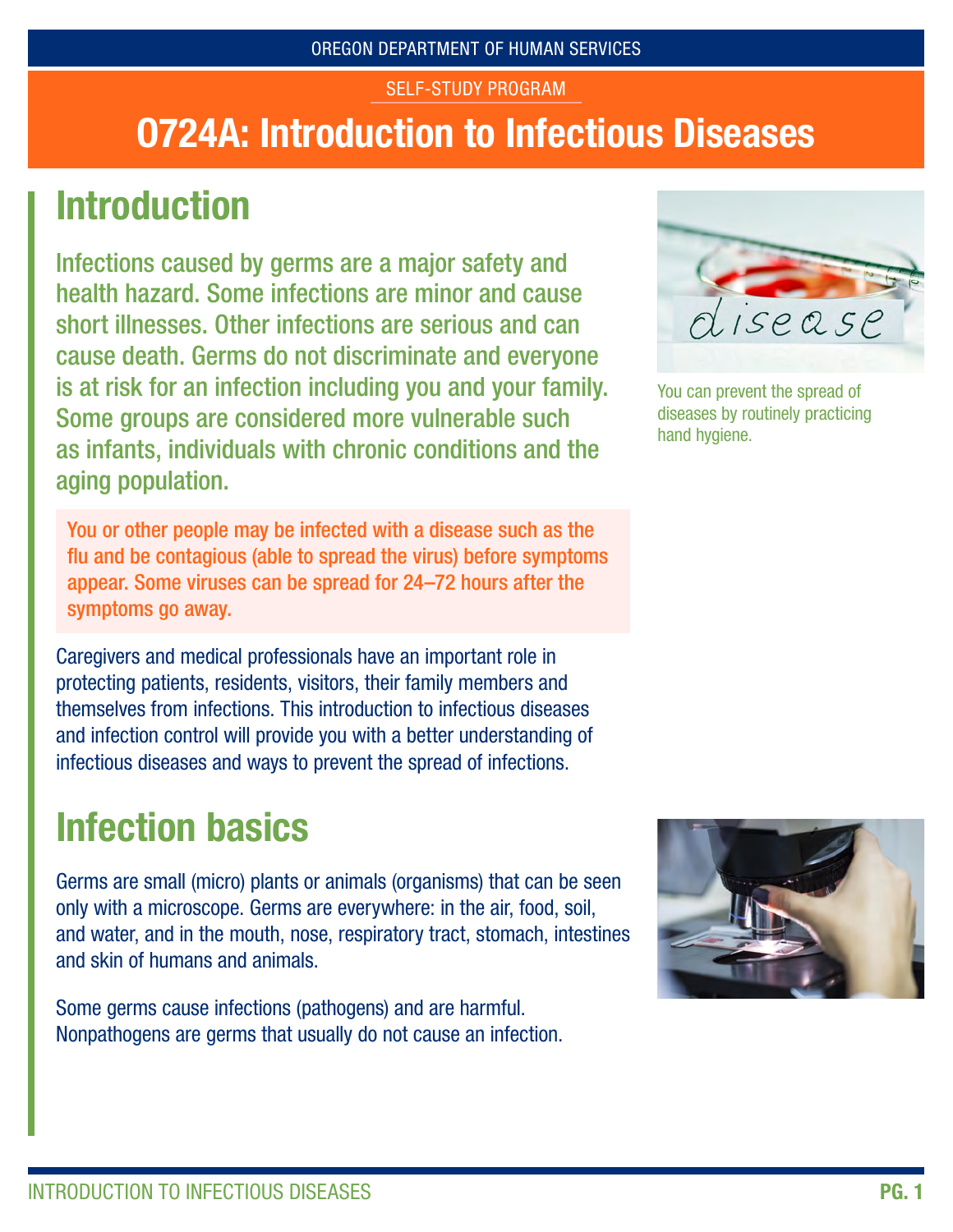#### There are three types of germs:

*1. Bacteria —* microscopic, one cell, plant life that multiplies rapidly. Bacteria can cause infection in any part of the body.

Most bacterial infections can be treated by antibiotics. However, with overuse and misuse of antibiotics there are some common infections that no longer respond to some or all antibiotics.

Infections that do not respond to some antibiotics are called drug resistant infections. For example *Staphylococcus aureus* (staph infection) may be resistant to methicillin and not respond to routine treatment. This is better known as MRSA (methicillin-resistant *Staphylococcus aureus*).

If an infection is resistant to more than one antibiotic designed to treat a specific type of infection it is called a multi-drug resistant organism (infection.) Some forms of *Staphylococcus aureus* are now multi-drug resistant.

*2. Fungi —* plants that live on other plants or animals. Mushrooms, yeasts and molds are common fungi. In humans, fungi can infect the mouth, vagina, skin, feet and other body areas. Some fungal infections can be difficult to treat such as fungal infections in the nail bed.

*3. Viruses —* very small microscopic organisms that grow in living cells. They cause many diseases such as the common cold, herpes, diarrhea, norovirus, tuberculosis (TB), hepatitis, and human immunodeficiency virus (HIV) that can cause acquired immunodeficiency syndrome (AIDs).

Viruses, such as the common cold, cannot be treated with antibiotics. Some antiviral drugs have been developed to treat viral infections such as the flu, tuberculosis and HIV. Viruses can also become antiviral resistant such as tuberculosis and HIV.



MRSA is a staph infection that has become resistant to the antibiotic methicillin.



Phoma sp. fungal organism. Fungal infection are difficult to treat.



Norovirus causes severe vomiting, diarrhea or both.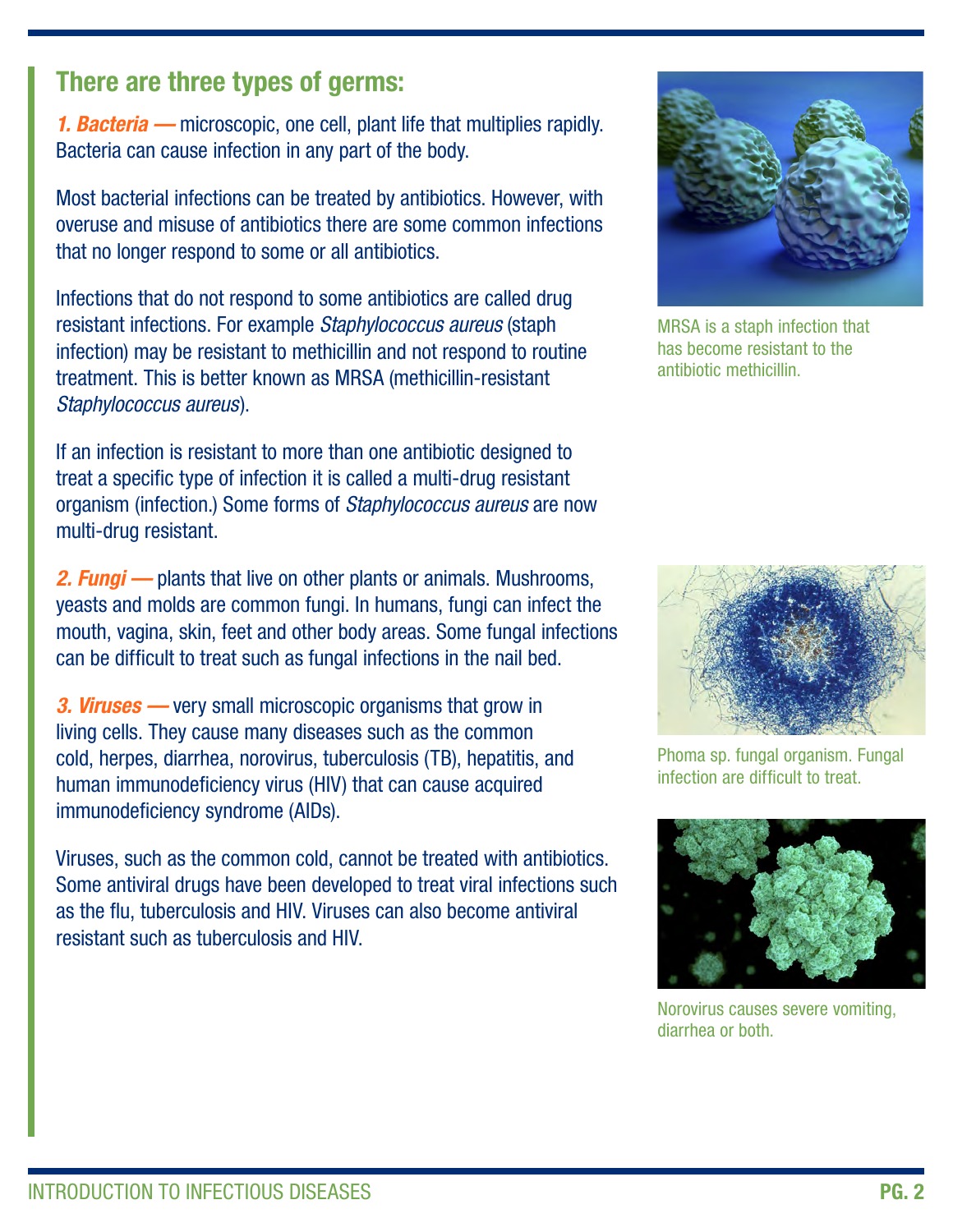#### Germs

Germs require an environment (host) to live and grow. People, plants, animals, soil, food and water are common places where germs grow. Germs must get water, oxygen and nourishment from their host. A warm, dark environment is also needed. Most germs grow best at body temperature and are destroyed by high heat and ultraviolet light.

Germs are normally found in most human organs, e.g., the lungs, the intestines and on the skin. These germs are called nonpathogens (normal flora) when contained within their own body systems. When a nonpathogen is transmitted from one system to another it becomes a pathogen.

For example, *Escherichia coli (E. coli)* is normally found in the large intestine. Feces (bowel movements) contain *E. coli.* Wiping from front to back prevents *E. coli* from entering the urinary system, which can cause an infection.

Additionally, when we do not wash our hands after going to the bathroom, or if proper hand washing technique is not used, *E. coli* can spread to anything those hands touch, e.g., door handles, food, etc. This is one example of how infections can be spread to other people.

# **Infections**

An infection is a disease resulting from the invasion and growth of germs in the body. A *local infection* is in a body part. A *systemic infection* involves the whole body.

Pathogens do not always cause infection. Developing an infection depends on the following conditions being present:

• The *source* is a germ. The germ must have an environment where it can grow and multiply. Humans and animals are common environments for germs.

Although there may not be any signs or symptoms of infection, humans and animals may be carriers and can pass germs to others without having an active infection themselves.



Open wounds require the use of gloves when changing dressings. Always wash your hands before putting gloves on and after removing.



*E. coli* – infections from *E. coli* typically are caused when someone handling food has not washed their hands properly. When handling food you must use soap and water.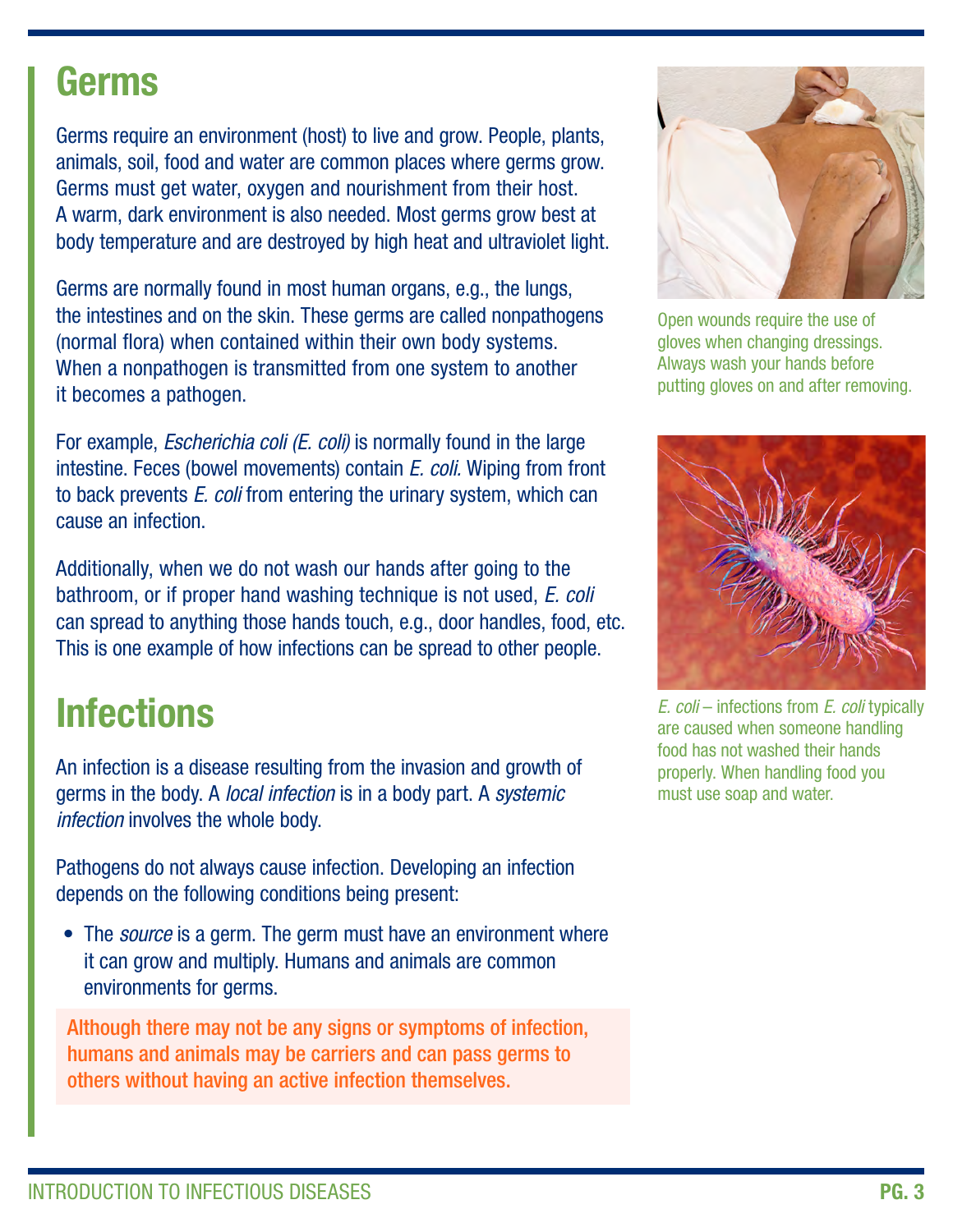• Where the germ leaves the host environment is called the *exit point. Exit points* include the respiratory, gastrointestinal, urinary and reproductive tracts; breaks in the skin, the blood and body fluid secretions.

When a germ leaves the host, it must be transmitted to another host. Methods of transmission can be, but are not limited to:

- Through contaminated food, water, animals, personal care items;
- By direct contact with blood and body fluids, wound dressings or contaminated surfaces; or
- "Droplets" in the air from coughing or sneezing.

The germ must enter the body through an *entry point.* Points of entry and exit are the same. A *susceptible host* (a person at risk for infection) is needed for germs to grow and multiply.

Open wounds such as cuts, burns, dry cracked hands, surgical incisions, etc., can provide entry points for germs. Other ways germs can enter into the body is through mucous membrane such as ears, eyes, nose, mouth, urethra (a tube connecting the urinary bladder to the genitals) or stomas. Stomas are artificial openings for the purposes of helping someone breathe (trach), eliminating body waste or fluids (such as a colostomy) or for providing nutrition or fluids (feeding tubes).

The human body can protect itself from infection. A person's ability to resist infection is affected by their age, nutritional status, stress, fatigue, general health, medications and the presence of disease or injury. Vaccinations also help to protect the body from certain infections.

Remember, an infection is a disease resulting from the invasion and growth of germs in the body. The body takes steps to fight off an infection when it occurs. Some signs and symptoms of infection are:

- Diarrhea;
- Discharge or drainage from the infected area;
- Fast breathing or fast heart beat;
- Fever;
- Loss of appetite;
- Loss of energy;
- Nausea;
- Pain or tenderness (can be specific to the infected area or generalized for systemic infections);
- Redness and swelling of a

body part;

• Rash;

- Sores on mucus membranes; and
- Vomiting.



Droplets from a sneeze or a cough is an example of an exit point. *Provided by CDC*



Cuts and abrasions on the skin are examples of an entry point for infectious organisms.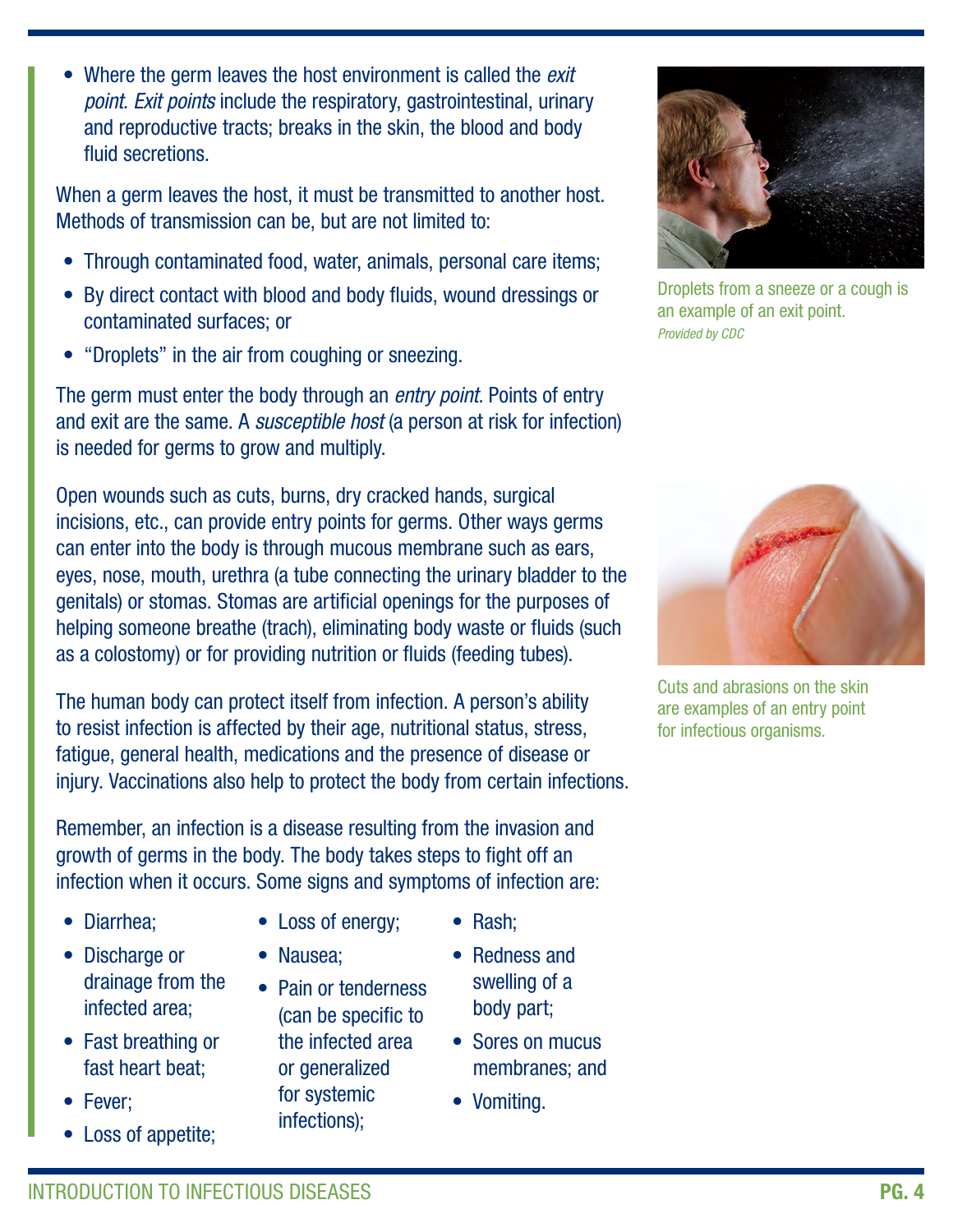People differ in their responses to infection. Not all people will experience all of these symptoms and some will experience these in varying degrees. Care providers need to know their resident's baseline health status and be able to recognize any of these signs and symptoms.

# Infection control

Infection control is the process of reducing or preventing the spread of germs. Since germs are everywhere, certain practices are necessary. Infection control practices can prevent or reduce the spread from one person or place to another.

There are many types of infection control practices routinely used to prevent the spread of germs such as water and waste treatment, food handling requirements, personal hygiene and immunizations. You can prevent the spread of germs by adopting the following practices.

Wash hands with soap and water after:

- Urinating or having a bowel movement;
- Changing tampons or sanitary pads and when changing your child's diapers;
- Coughing, sneezing or blowing your nose; and
- If hands are visibly soiled or greasy.

Wash hands with soap and water or use hand sanitizers before AND after:

- Providing care to others; and
- Before and after handling, preparing or eating food.

Wash hands with soap and water or use hand sanitizers AND use gloves when:

- Potential contact with another person's blood, body fluids, secretions or excretions. This includes saliva, vomit, urine, feces, diarrhea, vaginal discharge, mucus, semen, wound drainage, pus and respiratory secretions; and
- Changing adult incontinence pads or underwear, soiled linens or other incontinent products.



When you are sick, stay home until you no longer have a fever without taking a fever reducer such as acetaminophen, or have symptoms for 24 hours.



When handling food you must use soap and water. You must also wash your hands with soap and water after handling raw meat, poultry, fish or seafood.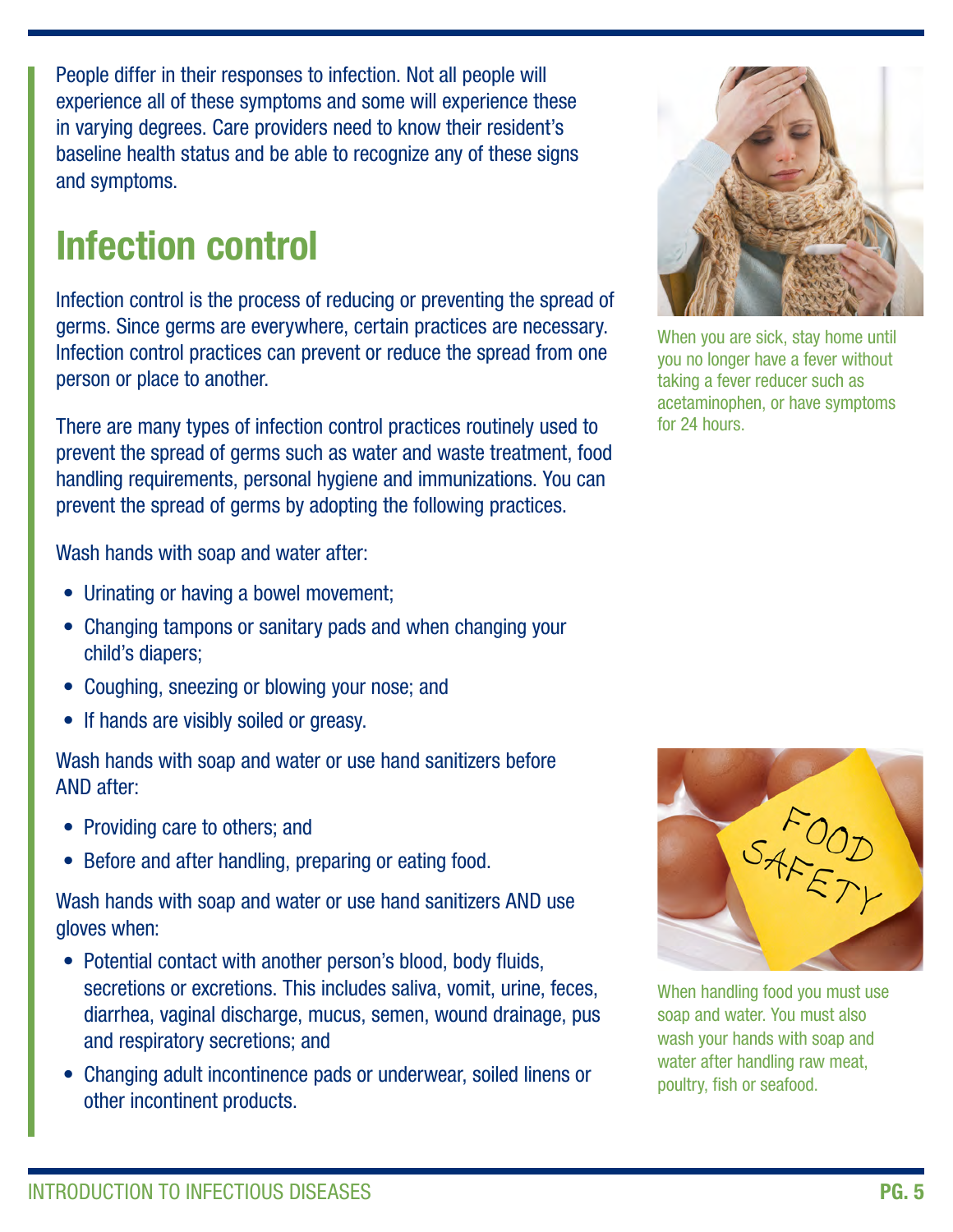When using gloves you must use soap and water or hand sanitizer before putting on the gloves and after removing the gloves.

Infection control and medication administration:

- Dispose of all sharps such as needles in a proper sharps approved container; and
- Personal items CANNOT be shared such as pill boxes, pill cutters/ crushers, CBG monitors, lancet holders, inhalers or inhaler spacers, syringes and medication syringes (used for liquid medications), etc., and must be labeled with the person's name.

Other infection control practices:

- Provide all persons with their own toothbrush, drinking glass, towels, wash cloths and other personal care items;
- Properly dispose of any contaminated disposable (one-time use) products such as tissues, dressings, gloves, gowns, masks, catheters, etc.
- Cover your nose and mouth with your elbow when coughing or sneezing (vampire style);
- Use a tissue when blowing your nose;
- Bathe regularly and wash your hair;
- Brush teeth in the morning and at bedtime daily;
- Proper food storage and preparation;
- Wash fruits and raw vegetable before eating or preparing them;
- Wash cooking and eating utensils with soap and hot water after use. Don't forget cutting boards, counters and anything touched by raw meat;
- Routinely clean all surfaces and when contaminated; and
- Clean resident care equipment before and after use.

# Standard precautions

Standard precautions are specific infection control practices that protect anyone who is providing care to others (including health care workers) from exposure to infectious diseases and prevents the transmission of infectious disease to others.



Sharps are hazardous materials cannot be disposed of in the garbage and must be stored securely.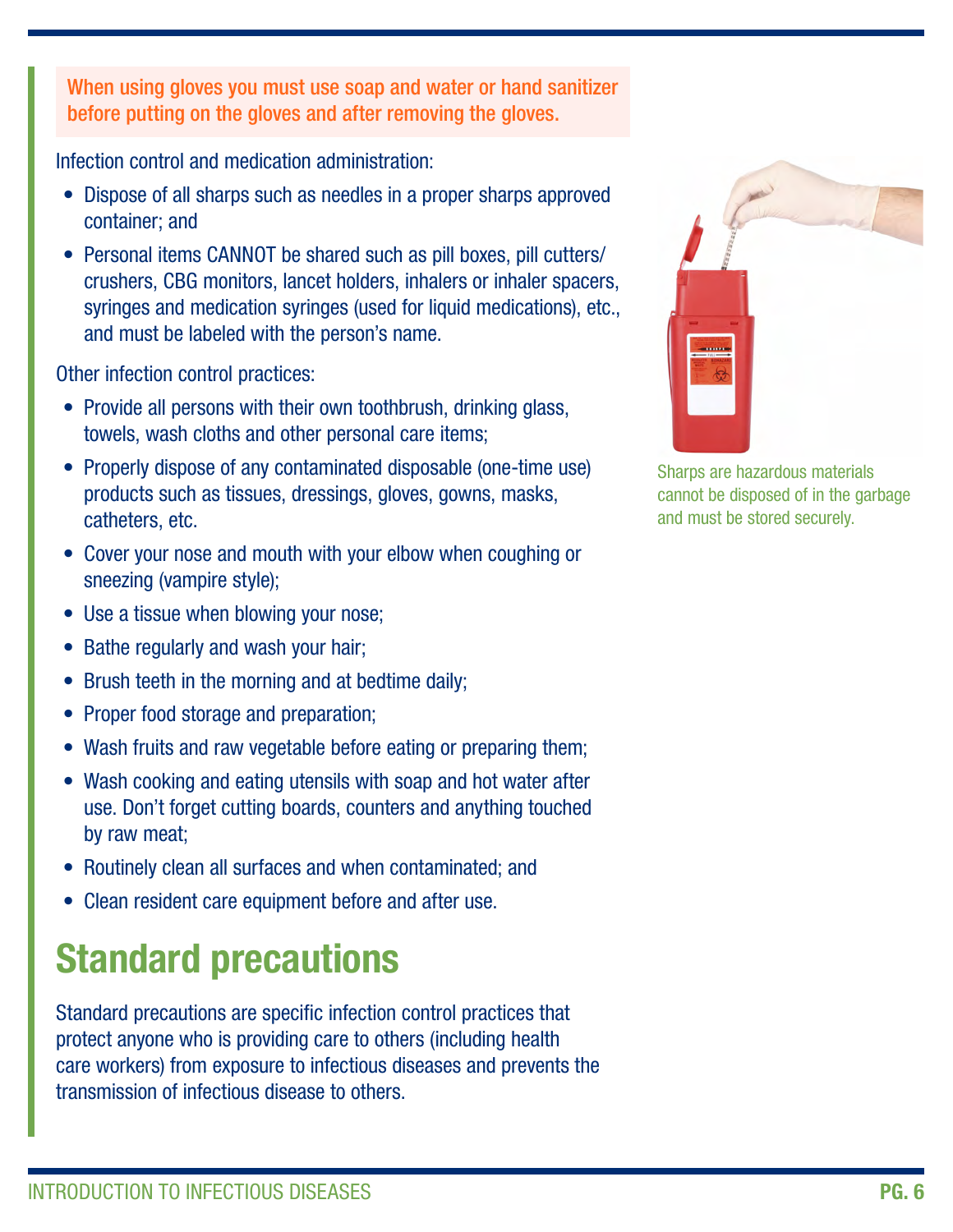Standard precaution guidelines are developed by the Centers for Disease Control (CDC) and apply to all care regardless of suspected or confirmed infection status of the individual. What does that mean? Even if you believe someone does not have an infection you must follow standard precautions.

The Occupational Safety and Health Administration (OSHA) uses the term "universal precautions," however, it uses the same tools and practices as standard precautions.

Standard precautions include:

- Hand hygiene;
- Respiratory hygiene;
- Use of personal protective equipment (PPE);
- Safe injection practices; and
- Safe handling of contaminated equipment or surfaces.



Hand washing is the single most important tool for reducing or preventing the spread of infections.

### Hand hygiene and respiratory hygiene (also known as respiratory etiquette)

Proper hand hygiene and respiratory hygiene must be routinely used at work, home and play.

# Contact precautions

Applies to any situation when a caregiver may come into contact with:

- Blood;
- All body fluids secretions and excretions – except sweat, regardless of whether they contain visible blood;
- Broken skin (open sores, cuts, etc.); and
- Mucus membranes.



Use the vampire style when coughing or sneezing.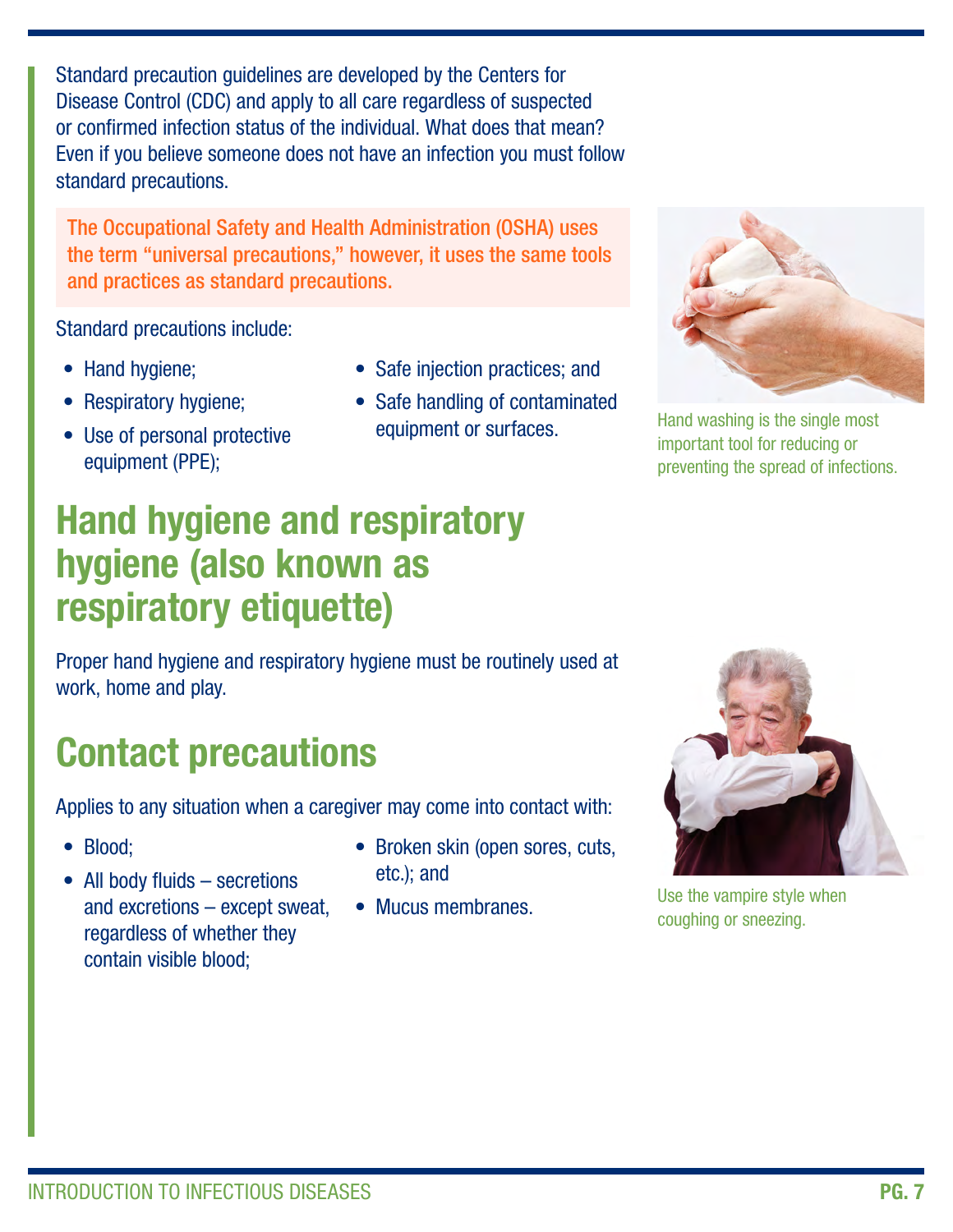### Personal protective equipment (PPE) — tools used to comply with contact and transmission precautions

To comply with standard precautions, the following practices are expected:

*Gloves —* must be worn when contact with blood, all body fluids, secretions and excretions (except sweat) regardless of whether there is visible blood and when in contact with broken skin or mucous membranes.

Hands must be washed before putting gloves on and after gloves are removed. Hands and other skin surfaces must be washed immediately and thoroughly if contaminated with body fluids or blood.

Caregivers who have open cuts, sores or dermatitis on their hands must wear gloves for all client contact or be removed from client contact until the hands are healed.

*Gowns —* must be worn during procedures or situations when you anticipate exposure to body fluids, blood, draining wounds or mucus membranes.

*Mask and protective eyewear —* must be worn during procedures likely to generate droplets of body fluids or blood such as when the person is coughing excessively or has severe vomiting and requires assistance.

### Transmission precautions (also known as enhanced precautions)

Transmission precautions are used in situations when an infectious disease is suspected or diagnosed. Additionally, transmission precautions must be used when an individual is diagnosed with a drug resistant or multidrug resistant infection.



Gloves — when using gloves you must always wash your hands before putting on and immediately after removing.



Gown — when using gowns they must be removed and disposed of immediately after use.



Mask — must be worn properly, as directed, and disposed of immediately after use.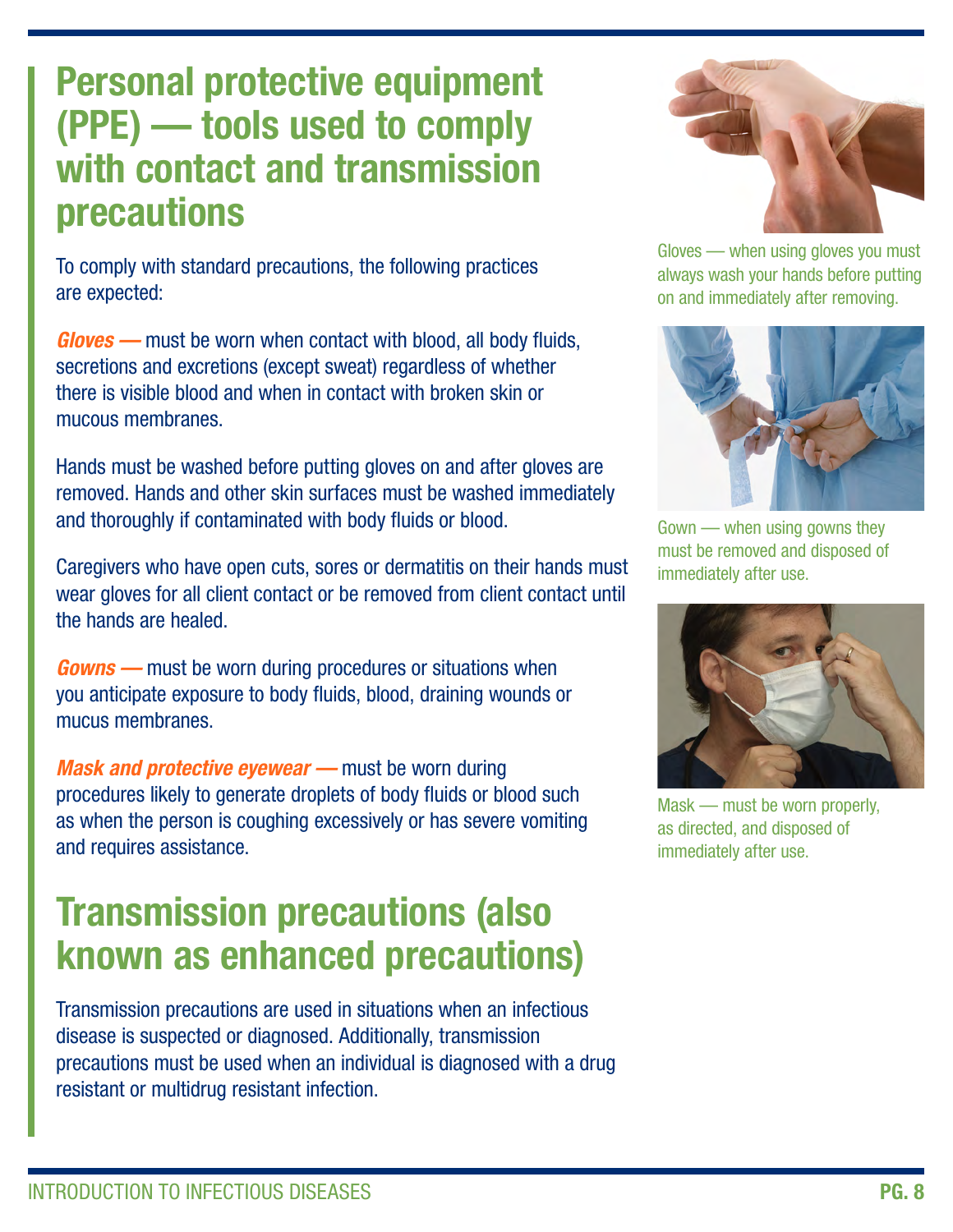Transmission precautions use the same tools (gloves, gowns, masks, etc.) as standard precautions but may require the use of them even if direct care is not being provided. For example; chicken pox would require the caregiver to put on gloves when entering the room even if direct care is not provided. Additionally, in some situations an individual may need to be isolated from others such as chicken pox or a multidrug resistant *Clostridium difficile (C.diff).*

There are three categories of transmission precautions:

- Airborne precautions;
- Contact precautions.
- Droplet precautions; and

# **Summary**

Health care providers, which includes caregivers, are at an increased risk of transmitting infections. However, these risks can be greatly minimized or prevented by understanding simple infection control concepts. It is your responsibility to routinely use infection control practices, including standard precautions, to assure you do not become ill or transmit infections to your family, friends, and those person's you are responsible for providing care.

Just for fun, check out three videos produced by Florida Department of Health campaign on reducing transmission of infectious organisms: [www.5thguy.com](http://www.5thguy.com). These videos, all less than a minute and a half, address three key infection control measures: hand washing, covering coughs and staying home when sick.

## Resources

Oregon county health departments: [https://public.health.oregon.gov/ProviderPartnerResources/](https://public.health.oregon.gov/ProviderPartnerResources/LocalHealthDepartmentResources/Pages/lhd.aspx) [LocalHealthDepartmentResources/Pages/lhd.aspx](https://public.health.oregon.gov/ProviderPartnerResources/LocalHealthDepartmentResources/Pages/lhd.aspx)

Hand washing (1:02 minutes): www.5thguy.com/handwashing.htm

Covering your cough (0:40 minutes): www.5thguy.com/coveringcoughs.htm



Goggles or eye wear should be used if there is a risk of spray or splashing of any body fluids.